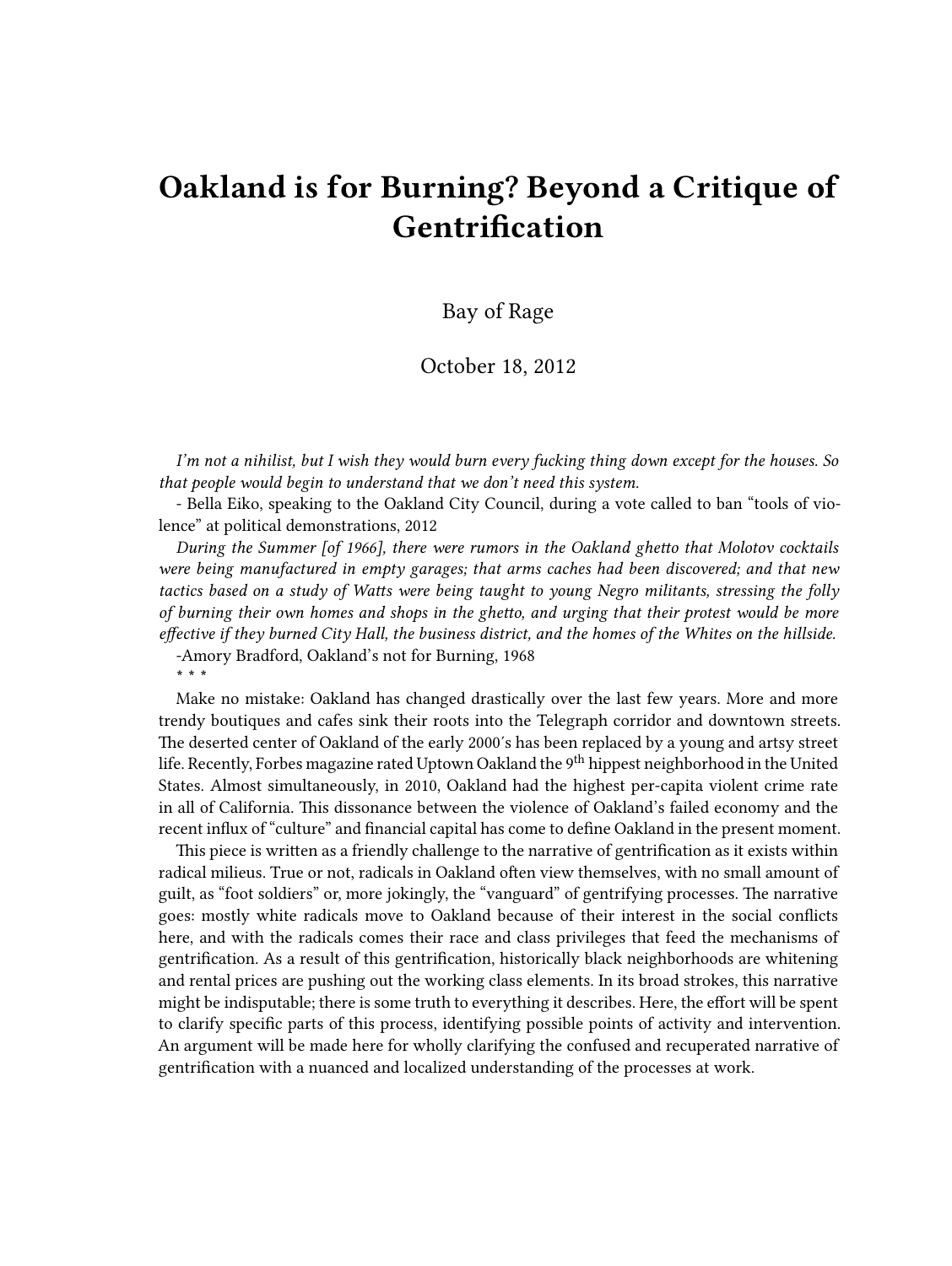Unfortunately, broad swathes of the radical milieu can, with all of their rhetorical power, only muster a few lackluster approaches to this very real situation. Common within activist circles is to assert that by moving to Oakland you will inevitably further gentrification and push people out of their homes. Therefore, don't move to Oakland. Or, if you do, engage yourself in community projects (social services, legitimized by the state or not) to offset your impact. These approaches, stuck in a simple sentimental reaction to the reality of the situation, frustrate rather than enable a combative response to the present circumstances.

In this piece, some history will be briefly explored, both to make better sense of the present situation and to analyze previous demographic shifts in this area. Then we will proceed to discard race as the only useful marker for gentrification. Moving beyond this narrative, an attempt will be made to discover a more useful antagonism or set of questions, centering around development and infrastructure, with which to engage in the situation here. Finally, a few specific development projects will be outlined, inviting everyone to attack and organize against the misery that defines and binds this society.

**\* \* \***

During the industrial frenzy of World War II, de-segregation in industry caused a massive influx of blacks from The South into West Oakland to work in the ports, the canning industry, and machine shops of West Oakland. After the war, most industries slipped back into racial segregation (formal and informal), leaving large numbers of black residents jobless. Many of those that remained employed worked for the railroads as porters or waiters. Though jobs were scarce after the war, black migration from The South continued. After the war, the white middle class moved from Oakland into the surrounding areas. Their "white flight" from the urban centers was coupled with an attraction to the property-owning middle class lifestyle available in the new suburbs.

The waves of deindustrialization in East Oakland in the 50′s and again in the 80′s, with the corresponding exodus of its white residents, allowed blacks into the depths of East Oakland, previously a space reserved for the comfortably white and middle class. More and more, large swaths of Oakland were transforming from the idyllic garden city of balanced industrial and residential development into a post-industrial ghetto. The border between East Oakland and San Leandro, though, was as strictly enforced then as it is now. "Racial Covenant" laws in many of the suburbs, including San Leandro, specifically excluded blacks from neighborhoods and cities.

Even as formal segregation was undone on national and state levels during the 60′s, blacks and latinos in Oakland reaped none of those benefits. This reality, combined with a history of black nationalism and the radical strength of black railroad unions, provided the perfect backdrop for the formation of a revolutionary black consciousness. The Black Panthers were particularly successful here: Their own special brand of maoism was successful because it not only enabled them to stand alongside the other anti-imperial struggles of the time, but because it allowed them to apply the same narrative to Oakland. The dissonance between national civil rights campaigns and local segregation exacerbated the feeling that Oakland was under colonial rule, surrounded by the "white noose" of the suburbs.

The Panthers were not the only revolutionary group in Oakland during the 60′s and the 70′s: The Brown Berets and other Latin@ groups were organized in the Fruitvale district (and also had armed copwatch patrols). During this same period, the Symbionese Liberation army was in and out of Oakland, and killed the superintendent of schools in 1972. Parallel to the constellation of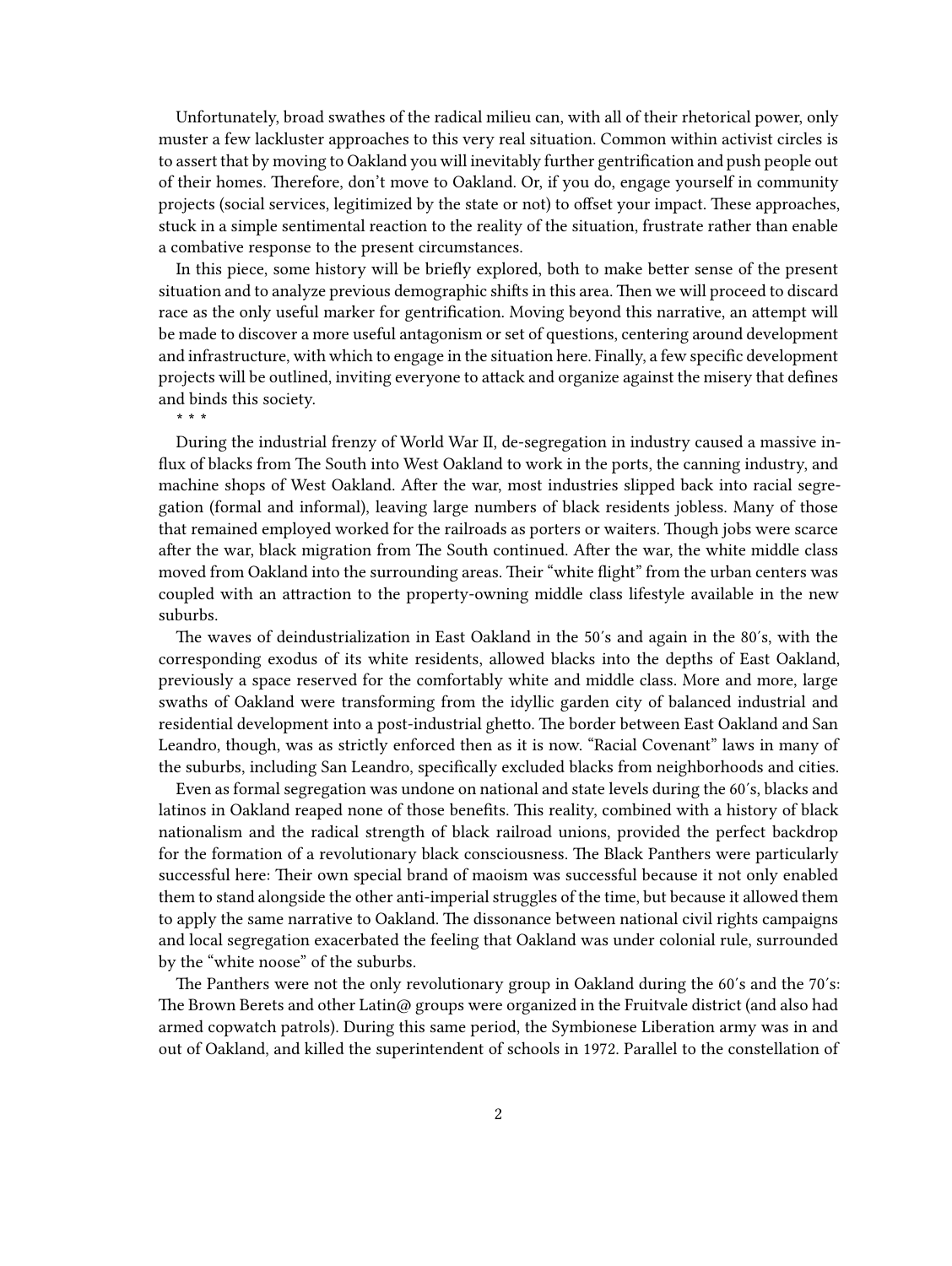revolutionary activity, crime syndicates also flourished in the east bay, the Hell's Angels being a flagship of East Oakland lawlessness at that time.

Despite the history of (anti-)social uprisings in Oakland, the town has always been controlled politically by business interests. Rebels from other episodes of struggle understood this well. From the 1930′s until the 1970′s, people called to "Take the Power From the Tower" in reference to the Tribune Tower and the newspaper's well-connected owners, the Knowlands. Today, the situation is the same, but with different faces. Business is still organized into associations and districts that broker power in the same way it has always happened in Oakland. The appearance of power has become more subtle over time, quick to hide behind a language of progressive politics or conjure up community initiatives to disguise their consolidation of capital. **\* \* \***

In and beyond radical milieus, "gentrification" is often roughly translated to "white people moving to the neighborhood." There is more than a grain of truth to this statement. In this white supremacist world, the privileges of whiteness include the social mobility that can create gentrification. This rough idea, though, that whiteness equates gentrification is mistaken in its assumptions and misunderstood in its consequences. The discourse of gentrification, recuperated by leftists and nonprofits, is now void of meaning. Instead of helping us understand the functioning of the city, it has further obfuscated this understanding. By honing our understanding of the different factors at work, and by separating their significance, perhaps we can exit the quagmire of the discourse on gentrification.

By equating whiteness and gentrification, one assumes a certain homogeneity amongst white people. While certainly privileged as a group in this society, it would be ridiculous to say that a white man moving to Oakland from Blackhawk and a white transwoman from Antioch posses the same privileges in this society. More pertinent to the questions of development and gentrification, it cannot be said that every white person has the same class values and interests. Many of the recent migrants to Oakland (both the déclassé from San Francisco and the youth fleeing the suburbs), can be said to carry a particular set of middle class values that is more of a contribution to the development (in the pejorative sense) of the neighborhood than their race. These values–a concern for property values, an antipathy to street life, homeownership, civic-mindedness, complicity with the policing apparatus, interest in urban beautification, etc.–provide the social conditions for the development of a neighborhood. These values are held across race lines. While often true, the equivocation of these values with white gentrifiers can obscure or occlude other dynamics. The tension between longtime Black residents and Arabs being the most glaring example (a subject that deserves its own writing); second, the KONO business district, which uses its status as "minority-owned" to disguise its project of destructive redevelopment.

It would be absurd, though, to reduce development to economic forces. Additionally, especially in Oakland, one loci of the dispute is the culture of this place. As Oakland whitens, the history of black power (and much more) is at risk of erasure. This is not foremost a result of white people moving to Oakland, I would argue, but also a product of (re-)development. Development and the reorganization of space by power actively erases memories, replacing it with timeless, placeless places. The narrative of development erasing memory has been central to many Indigenous struggles for land, recognition, and autonomy. Especially in the Bay Area, where a tragic history of development has destroyed or desecrated burial sites. (Clearly, viewing the current wave of development and gentrification as parallel with anti-colonial struggles is a powerful tool, both in understanding and acting within our situation.)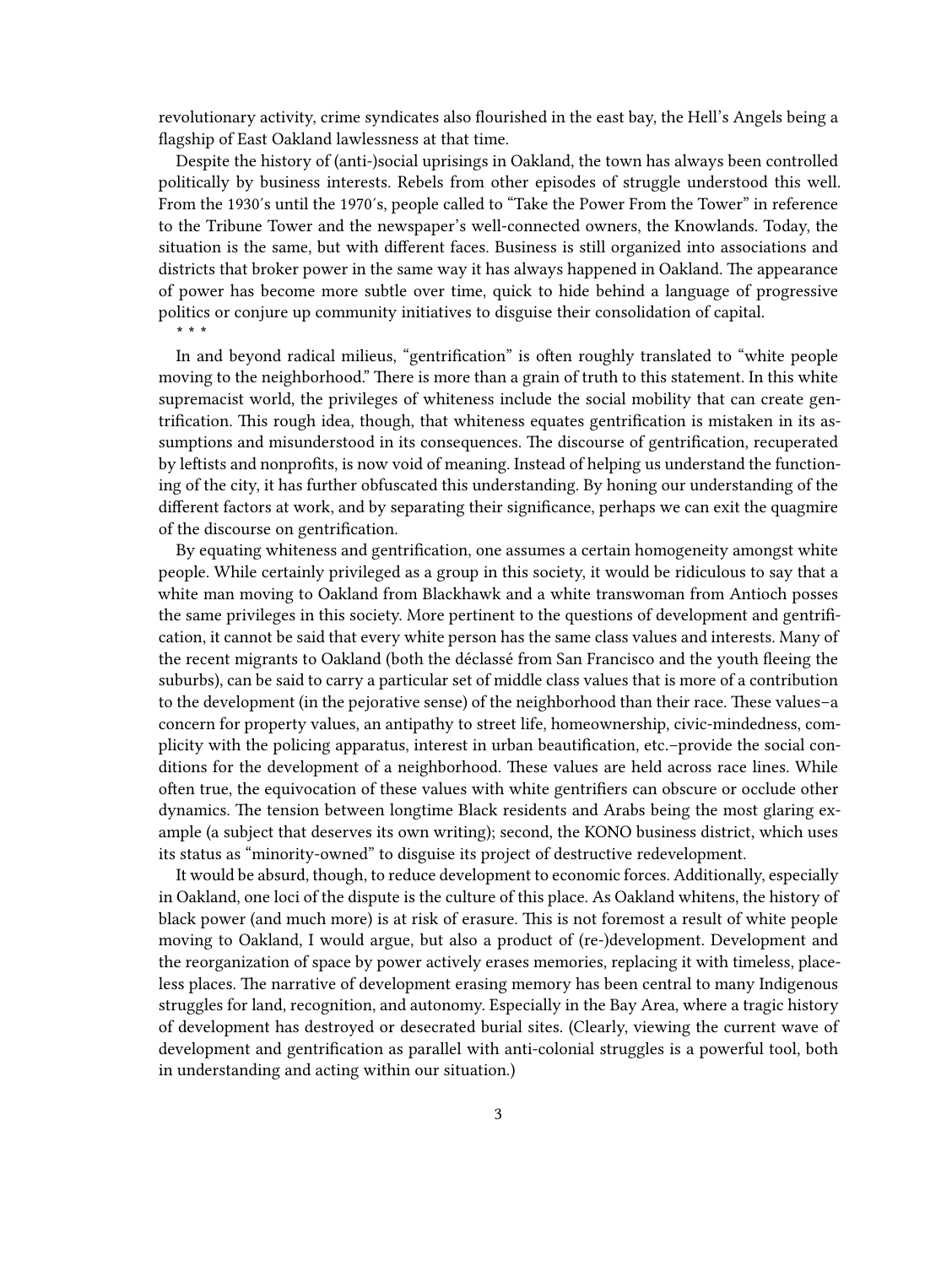This is not at all to say that economic shifts and the struggle over the memory of this place should replace a discussion of race, thus soothing the guilt of the white activists. Whiteness plays a crucial role in the current reorganization in Oakland. Many understandings of the real (and not) effects of whiteness upon this place unfortunately seem to result in a simplistic ultimatum: Don't Move to Oakland. While not entirely determinist, processes like demographic shifts in an area follow patterns beyond the choices of individuals. The history of Oakland parallels other cities around the United States. Post-industrial cities everywhere are swelling with people and investment. Oakland's affordability is attractive to both the new investors and the displaced residents of the surrounding areas.

People, a lot of them white, will move to Oakland regardless of what we tell our friends. Rather than lamenting this, we need to forge a practice and critique of development that separates the inevitable (white people moving to Oakland) from the approachable points of antagonism (particular development, infrastructural, cultural or beautification projects). Our project within the metropolis is to disrupt the flows of financial and cultural capital, not to frustrate our own projects with a guilty conscience.

Contemporaneous with recent development and gentrification in Oakland, other historically working class neighborhoods have been faced with similar pressures. East Palo Alto became home to an Ikea in 2002 and has been the site of numerous housing developments for Silicon Valley commuters. Rents in the Fillmore District of San Francisco have doubled in the last few years alone, the apartments have become condos and the dive bars have become fancy jazz clubs. Oakland is by no means alone in its circumstances but we can seek to distinguish it in its response. **\* \* \***

The narrative of gentrification only goes so far and in caught in the mire of leftist politics. A critique of development specifically, on its own and as a part of gentrification, is much more useful to the insurgent. First, it allows one to identify the enemy in much clearer terms. It identifies developers, real estate brokers and property managers as the enemy, instead of the wide hostility towards "gentrifiers." Secondly, it suggests a particular space of activity, beyond the vagaries of "don't move here" or "if you move here, do it right." A critique of development suggests the organization of attack, both social and not, on development projects, real estate companies, and all of the administrators of control over the place where we live.

Further development will not open space for meaningful social activity and will only constrict it. In the slew of development projects coming down the pipe, residents will be free to consume, travel to and from work, or stay inside to not bother anyone. The possibility for creating space for rebellion will happen in the subversion of the city's architecture (such as the occupations of vacant houses or the lot at  $19<sup>th</sup>$  and Telegraph). Even the most hopeful possibilities are rapidly being foreclosed in the proliferation of counter-insurgency-style policing.

The physical layout of space, its geography and organization, determine how power can flow within. A critique of space and the way it governs relationships is not solely the domain of radicals and antagonists. Older developments such as the ACORN projects in West Oakland have been able to act as hubs for illegal capitalism because their architecture was opaque to social control. These mistakes in development culminated in a counter-insurgency-style raid on the projects in 2008, with 400 police and at least one armored personnel carrier. J Stalin describes how he and his partners would construct escapes through the fences in the ACORN Projects: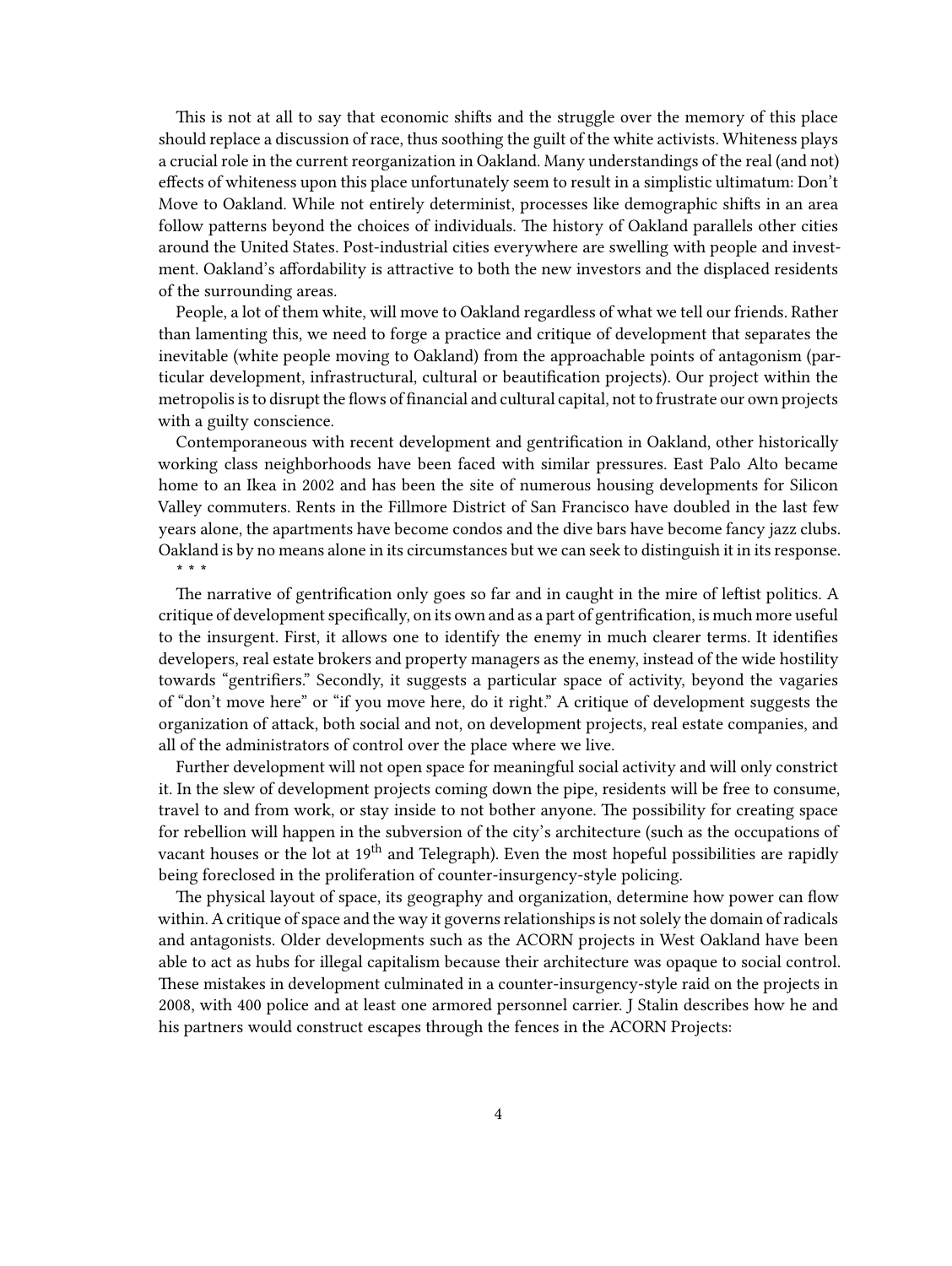*"Put the car jack in [the fence] to make hella cuts through this motherfucker. Jack it all the way down, then turn it like you were jacking up a car. Say the police come. They got them big-ass belts. That can't fit through this. Then I'm gone, feel me?"* (Quoted in the Thizz Nation Block Report)

These mistakes in architecture will never be repeated in future developments. The UC system learned the danger in building large plazas where dissident students could gather during the free speech movement at Berkeley. University of California campuses built since the sixties are subdivided into a number to smaller campuses, to better contain and neutralize student revolt. Housing projects are built to make the space transparent and easily surveillable, often by the administrators of social services. Likewise, we can be entirely sure that the city of Oakland will never allow the construction of another space like Oscar Grant Plaza, where thousands of people were able to gather, meet their needs and organize an assault against capitalism.

The struggle against development, just like the struggle against gentrification, is still limited struggle. As antagonists, our goal is to expand its proportions towards an anti-infrastructural struggle. Development, on its own, is only the evolution and transformation of the metropolis: The adaptation of the city to its present circumstances. This evolution is often predicated on facilitating new techniques of control and policing. That is to say, behind the smokescreen of politics, power is every day being consolidated, the production and reproduction of life is being controlled in the physical space of the city. New neighborhoods are being built to be better policed. Narrow pedestrian walkways and alleys are being replaced by wide paths for wheelchair access, yes, but also for police vehicles. Broad boulevards and gridded neighborhoods exist to simplify and reduce traffic congestion, yes, but also to mitigate potential urban uprisings.

As the entire physical space of the metropolis is constructed to reproduce a certain set of relations (capitalist, patriarchal, alienated), the entirety must be destroyed or subverted. The revolutionary project (to use a term of convenience) must be anti-infrastructural: Anything less can be turned on its head to buttress the functioning of this repressive society. This project, of course, is suicidal. The networks of domination and control no longer administer merely our death or our imprisonment, they also administer our live and the reproduction of our conditions. To refuse the constraints and control of society is to attack the very thing that gives us life. When we enter into refusal together, we occasionally find sustenance outside the flows of capital. This sustenance has, at different times, been called "communism", "friendship" or maybe doesn't exist at all.

**\* \* \***

In other places in the world, social antagonists have understood the need to attack infrastructural projects. NO TAV activists in Italy have been opposing the development of a high-speed rail line since the mid-90′s. In Canada, indigenous communities have responded to attacks on their autonomy with rail line and highway blockades. More recently, in Greece, the opposition to a garbage dump in Keratea that was mandated by the IMF did much to destabilize the economy in that country. Current anti-colonial struggles reveal the same set of practices. The Afghan War Logs released by Pfc. B. Manning show a strong pattern of infrastructural sabotage by insurgents in Afghanistan, primarily of transmission towers and oil pipelines. The question to pose locally: How can we shift a narrative of struggle against gentrification to one of attack against development, and how can we expand that struggle to take on anti-infrastructural dimensions?

By focusing on the material situation in the city, we can direct our attacks against the apparatuses that reproduce society. The power to reproduce the misery of society is exchanged in the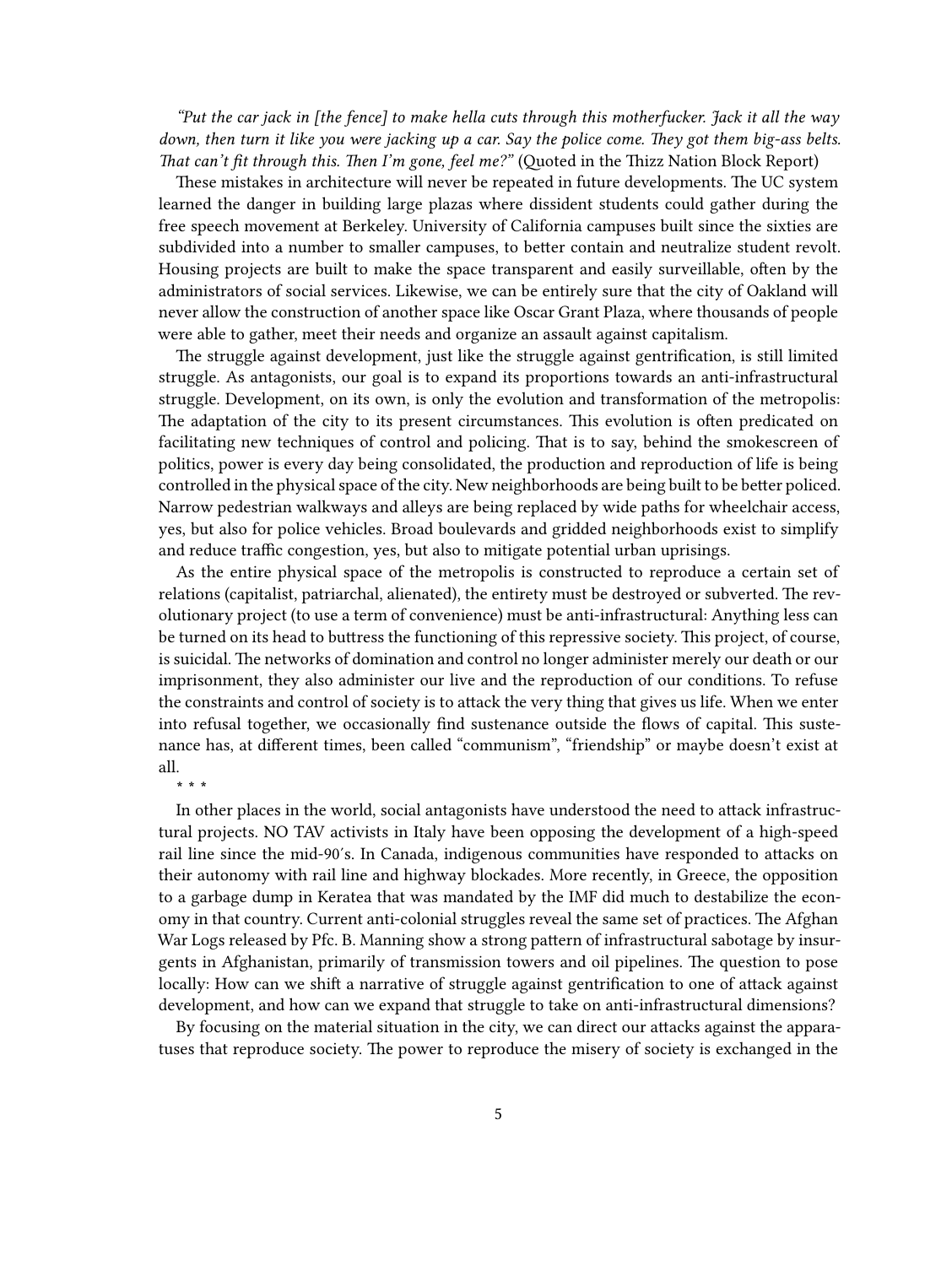material realm, not in politics. The success of anti-infrastructural projects is that they actually disrupt the spread and strengthening of empire, rather than engaging on a spectacular level.

By discovering together a practice that seeks to 1) identify and attack development, 2) subvert and destroy the infrastructure of the city, and 3) destroy whiteness as an identity and a set of practices, we can forge a response to gentrification that hinges not on inactivity out of guilt, but instead from action motivated by our insurgent spirit.

#### **SPECIFIC PROJECTS:**

This list of enemies is truly endless. The associations and projects listed below should be seen nothing but the tippiest tip of the iceberg. Behind these larger projects, there are myriad smaller realtors, property managers, security organization, and countless other administrators and managers of social control.

#### *• CBDs and BIDs*

Community Benefit Districts (CBDs) and Business Interest Districts (BIDs) are more or less the same beast, even by their own admission. They are both associations of commercial property owners that advocate the economic development of specific neighborhoods. While the spectacle of politics takes the stage, always mired in this or that debate, these groups consolidate control over specific neighborhoods, hire private (sometimes armed) security, and shape the make-up of places that we live. Here, we will look briefly at the KONO, Uptown/Lake Merritt, and Downtown districts.

## **KONO**

Offices:

2633 Telegraph Ave #107

Oakland, CA 94612

The Koreatown Northgate (KONO) business district was formed in the Summer of 2007, the brainchild of developer Alex Hahn. Before it was KONO, the neighborhood was known as Northgate-Waverly. Many of the business owners in the neighborhood are resentful of the sudden re-branding of their neighborhood as Koreatown, especially because the neighborhood's resident's are predominantly black. Furthmore, only 7% of property in the neighborhood is owned by Koreans.

The conflict between black residents and Korean business owners is uncomfortably present in KONO's mind; much of the KONO project is designed to avoid the radicalized conflicts that exploded in the 1992 rebellion in Los Angeles. To avoid these conflicts, KONO has hired black security guards and "neighborhood ambassadors" to patrol the neighborhood and talk to businesses, acting as the face of KONO. In the words of KONO board member Ben Schweng, the activity of the neighborhood ambassadors "goes a long way to prevent what happened in Southern California [in 1992], which is not what I want. (*Oakland's Koreatown isn't your typical ethnic enclave* in the May 2009 East Bay Express)

Reducing the 1992 rebellion to racial violence completely obscures the centrality of class antagonism to those events. In the words of the Aufheben Collective, in their illuminating essay The Rebellion in Los Angeles:

One form that the rebellion took was a systematic assault of Korean businesses. The Koreans are on the front-line of the confrontation between capital and the residents of central L.A. – they are the face of capital for these communities.

KONO attempts to disguise class tensions with a lot of handwaving about race. They are capitalizing on the loaded nature of racial politics in Oakland by describing their business district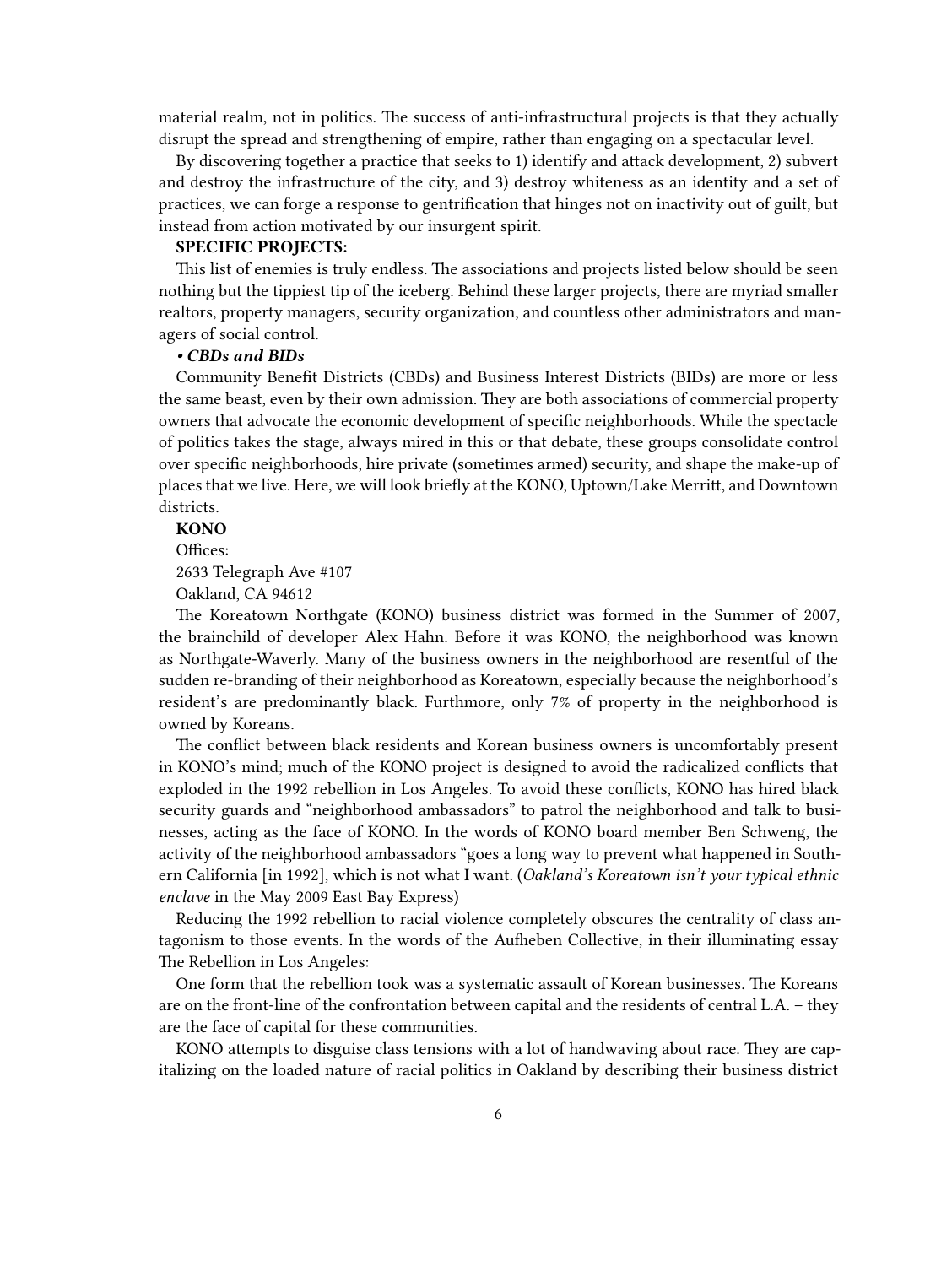as minority-owned. Thusly, they attempt to sidestep responsibility for pushing other people of color out of the neighborhood and to respond to accusations of gentrification. Furthermore, they attempt to diffuse the class tension in the neighborhood by using black street ambassadors.

Shari Godinez, the executive director of KONO, has claimed that crime in the KONO corridor dropped by 70% in the first month of their security programs. Their security staff aggressively encourage panhandlers and the homeless to leave the neighborhood, directing them towards (inadequate, moralizing) social services. They monitor drug spots and report them to the police. They report graffiti and coordinate their efforts with a buff squad that is also directed by the business district. The KONO website reports that 60% of the business district's money is spent on cleaning and security. This makes their purpose clear: They seek to sterilize and scrub the neighborhood of its undesirable street life, to create the conditions favorable to development. It is this development, with its corresponding social cleansing, that is redefining the telegraph corridor.

#### **• Uptown/Lake Merritt and Downtown Business Associations**

Offices:

388 19<sup>th</sup> Street

Oakland, CA

From the 1970′s up until the early 2000′s, downtown and uptown Oakland were desolate. They were ghost towns on Friday nights, quiet except for an occasional person or group crossing the neighborhood to go from east to west, or maybe on their way to Jack London Square. In 1965, an ambitious urban renewal plan sought to demolish 70 blocks of downtown buildings, many of them SROs, pawnshops, and small theaters. Eventually, the plan was rolled back and only 12 city blocks were razed, but the same effect was achieved. The vibrant seediness of downtown Oakland was forcibly removed. In the absence of anything else, though, a more desperate lawlessness took root. In one resident's description of downtown Oakland at that time:

*In those days there were no lights from Grove St. to Broadway. I used to get off the bus here at 14th and walk up to DeLauer's to look at comic books, and you had to be careful where you stepped or you might step on someone and get a bottle thrown at you. We called it 'Wino Alley'.*

Slowly, the empty lots in Downtown Oakland were developed. The Clorox Building, Oakland City Center and the Federal Building all were built (none of them quickly) in the period between the 1970′s and the 1990′s, attempting to shape the downtown space, bringing order and law to the disorganized and lawless space that downtown Oakland was.

In 1999, a group of developers, investors, and city bureaucrats came together to restore the Fox Theatre, which had been closed since 1970. In 2009, ten years later, the Fox Theatre reopened, a foothold in the uptown neighborhood. The renovation was spearheaded by Phil Tagami, head of the major property investment firm CCIG (California Capital Investment Group). From there, the developments poured in: Hip bars and restaurants, ugly condos and cafes.

Located near the 19<sup>th</sup> street BART station, the Uptown area provided the perfect inlet for financial runoff from San Francisco. People could live and go to concerts in Oakland without ever interacting with the rest of the city. The Fox Theatre, condominium developments like 555 City Center, combined with other nightlife elements like Cafe Van Kleef to form the social foundation supporting the current influx of investment and capital.

*Fox-Uptown Entertainment Complex*

Between the current Fox Theatre and San Pablo, Sunfield development is planning the "Fox-Uptown Entertainment Complex." The plan is for a 500- to 800-car parking lot, ground-level retail,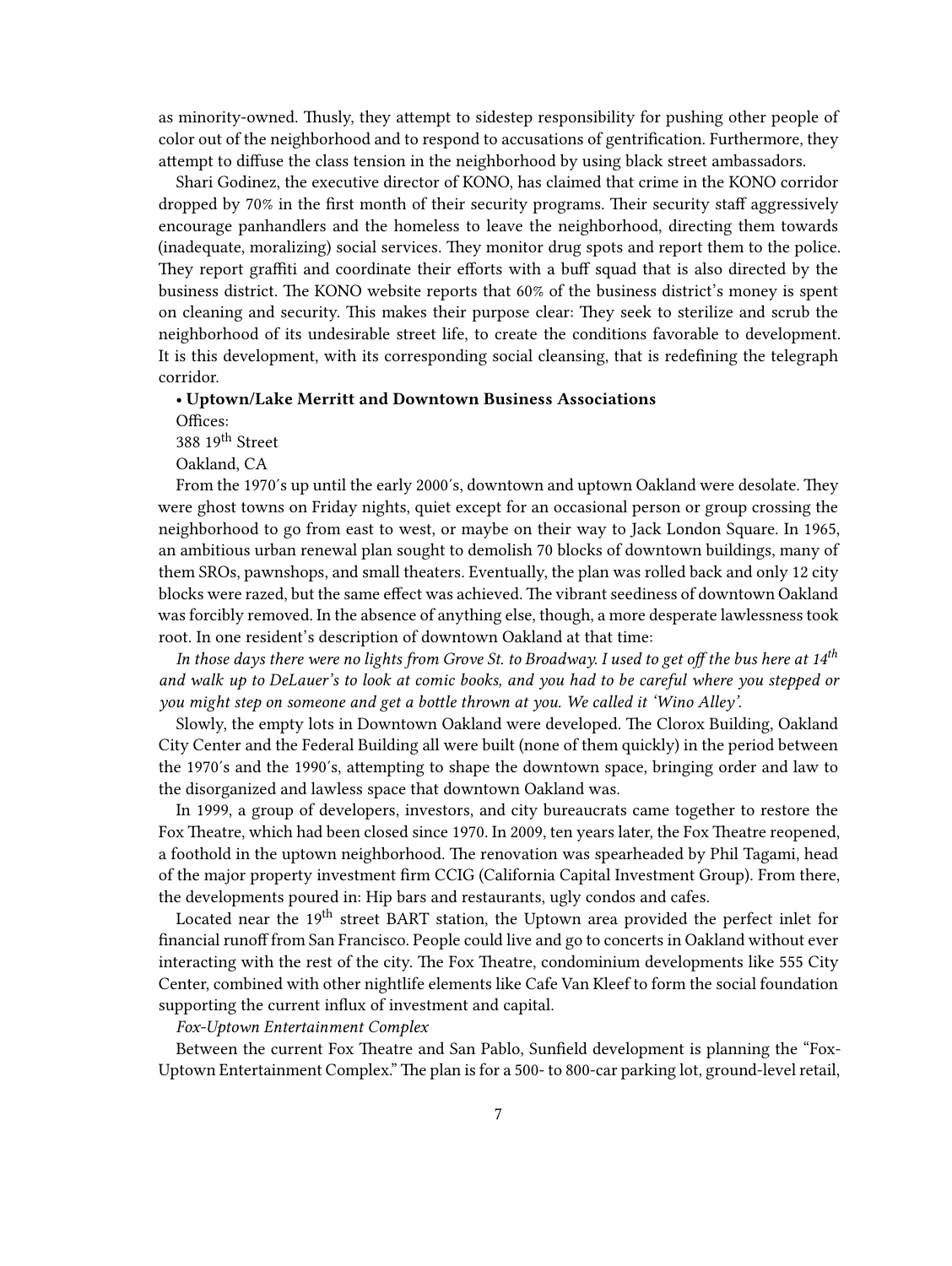and office space. Currently an empty lot, the development will provide the missing link between the Rotunda Building and the Uptown Condos on the San Pablo corridor.

Sunfield Development, LLC

562  $14^{th}$  St. Oakland, CA

510-452-5555

### **• MacArthur Transit Village**

As of this writing (Fall 2012), the MacArthur Transit Village is being built piecemeal. The first phase, the BART parking garage on West MacArthur, is having its foundation dug. The plan is for much more than parking, though. The transit village, roughly analogous to the one at Fruitvale BART, is a "live/work" development filling the gap between the wealthy Temescal District and the rapidly developing KONO corridor. The entire project is valued at \$200 million dollars (over three times the worth of the Fruitvale Transit Village). The MacArthur Transit Village LLC is a partnership between two mega-developers: McGrath Properties and BRIDGE housing.

Once constructed, the Transit Village will be more a part of San Francisco than of Oakland. The transit village is designed as a commuter enclave. Without ever stepping into the surrounding north Oakland neighborhoods, yuppies can live near BART, travel to and from work and, on their Friday nights, visit the upscale restaurants on Telegraph. This is not to say that the Transit Village will have a neutral effect on surrounding areas. Similar to many other development projects, there is talk of revitalizing an ailing neighborhood or, worse, reducing the existing neighborhood to a blank canvas on which developers can capitalize on a "booming real-estate market." Regardless of the rhetoric, the construction on the Transit Village can be anticipated to bring an increased security presence, a fresh assault on graffiti and street art, and scores of new residents sympathetic to the police and unaware of the neighborhood in which they live.

McGrath Properties 1625 Clay Street, Suite 100 Oakland, CA BRIDGE Housing 345 Spear Street, Suite 700 San Francisco, CA **Oakland Global**

Most often, opponents of gentrification attack residential developments or development in residential neighborhoods. This approach, however, attacks only the small appendages of the leviathan. A deeper attack, locally based, must go further, attacking the creation and consolidation of infrastructure. Infrastructure which, under empire, can only exist as the infrastructure of control.

Anti-infrastructural struggles, struggles against the myth and physicality of progress, provide a ground on which anarchists and social antagonists can articulate a total refusal of society. Campaigns or actions against one specific developer or another, as fertile as they may be, are also well within the domain of leftists and reformers. Attacking the very functioning of this society, the way it moves commodities and mediates exchange, is opaque to the logic of the left. A praxis of critique and attack positioned against progress (which is only the refinement and spread of empire) will not create jobs, but rather destroy them, in will not preserve a neighborhood, it very well might impoverish one and, most of all, it cannot as easily be turned on its head to buttress the functioning of this repressive society.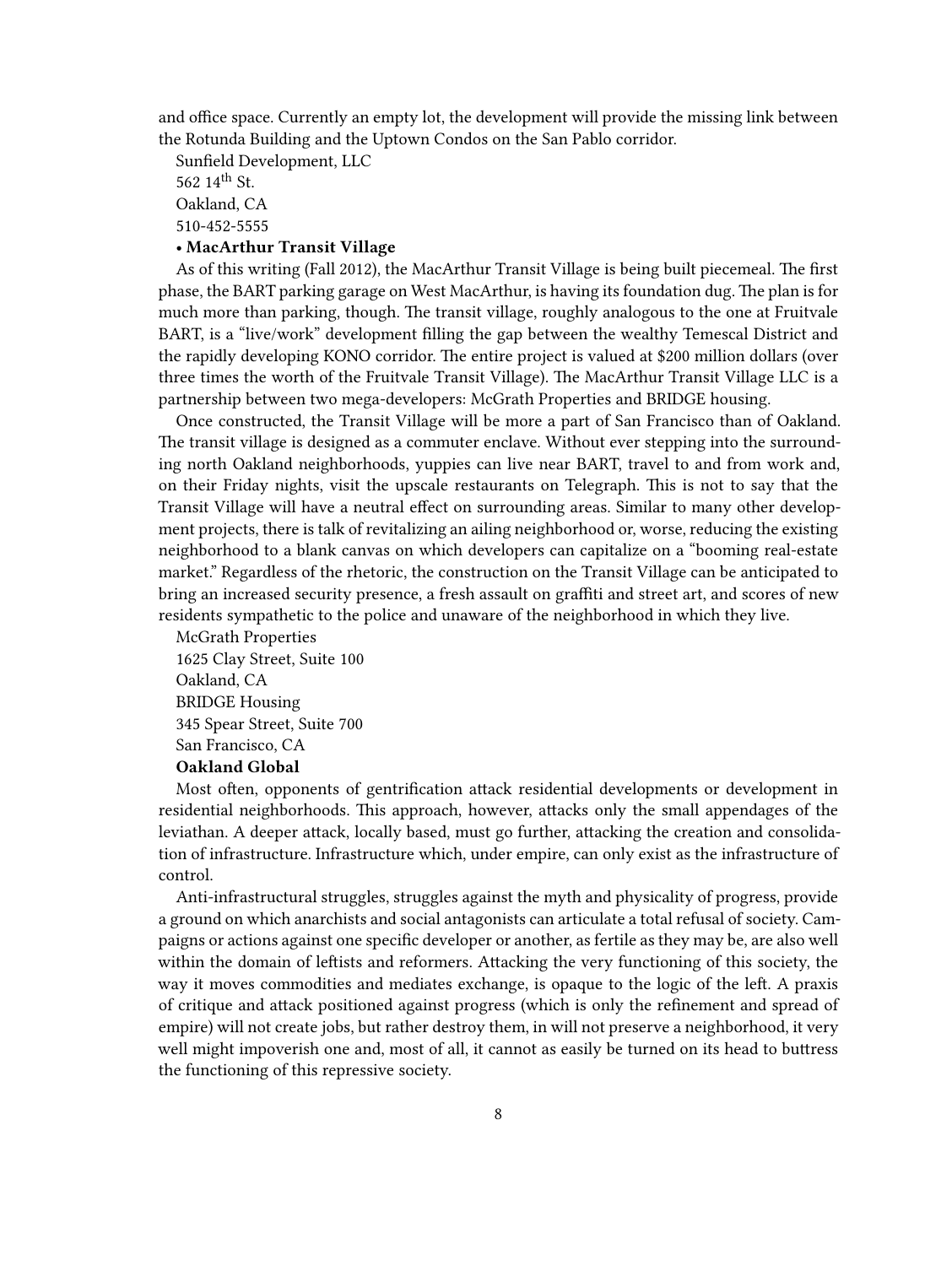Since 2008, a project as been underway to redevelop the old Oakland Army Base. The goal is to develop the 330 acres of land into a world-class port and freight train terminal. Like so many other Oakland redevelopment projects, Phil Tagami is once again the front man. Unlike other projects, this is not a business or residential development seeking to capitalize on the latest surge of money into the Oakland economy. This project is an attempt to secure the Port of Oakland's future as a major port, especially while mega-ports are being developed along the Pacific Coast (like the \$4bn effort in Punta Colonet, Mexico).

The port expansion, obviously, must be opposed, sabotaged, and, in our wildest dreams, stopped. People have said many times that the two port shutdown actions were not merely union actions, but were a mass of people participating in an economic attack on global capitalism. While this feels like a generous analysis, there is also more than a little truth to it. This little bit of truth must become the seed for a new flourishing of anti-economic activity. We can start in our neighborhoods, that seems prudent, but we mustn't stop until the ruins stretch all the way to the water.